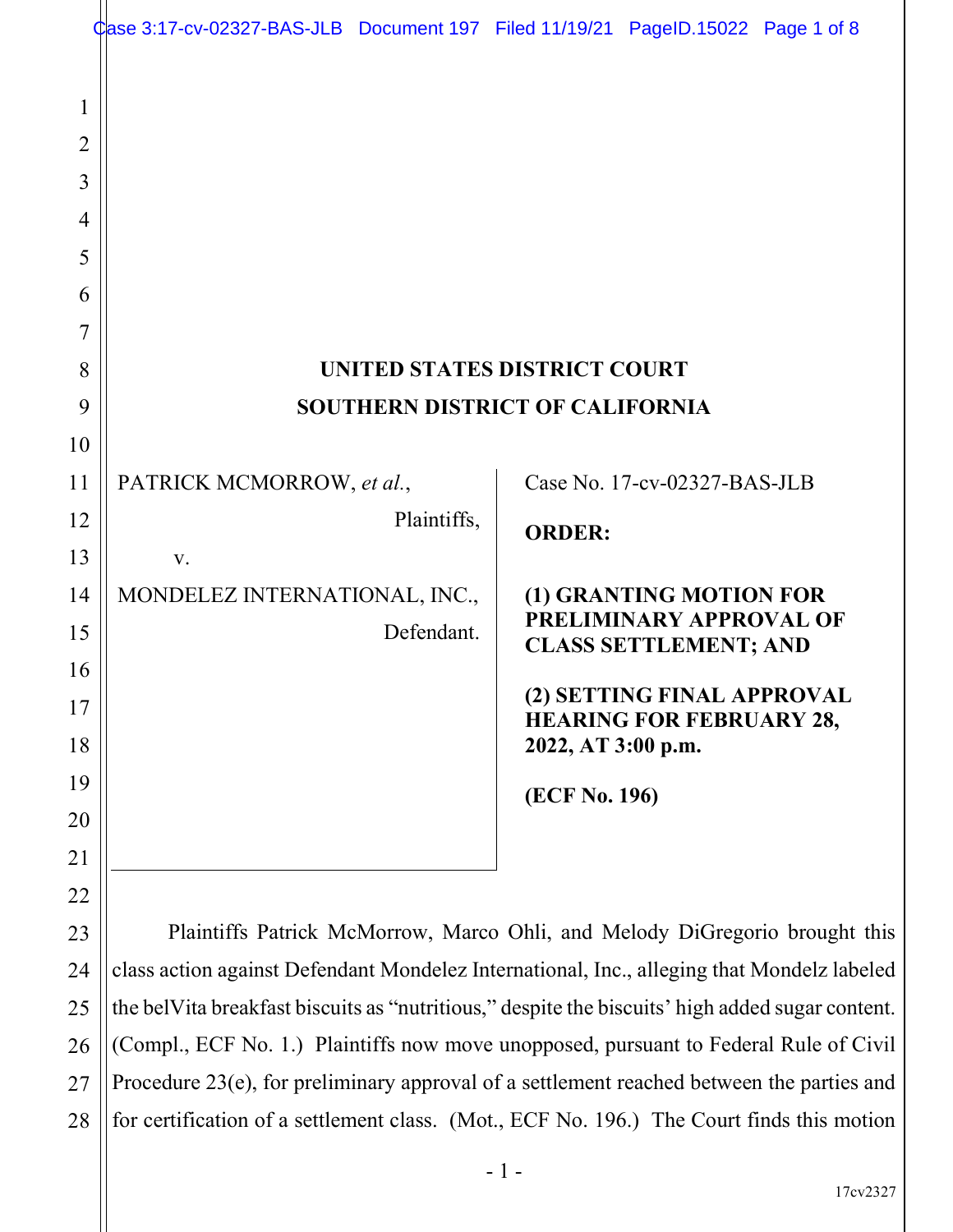2 3 4 suitable for determination on the papers submitted and without oral argument. See Fed. R. Civ. P. 78(b); Civ. L.R. 7.1(d)(1). Having read and considered the Settlement Agreement, Plaintiffs' Motion, and the arguments of counsel, the Court GRANTS Plaintiffs' motion for preliminary approval of class action settlement.

1

5

6

7

8

9

10

11

12

13

14

15

16

17

18

19

21

22

23

25

27

The Court hereby finds and orders as follows:

1. Settlement Terms. All capitalized terms herein have the same meanings ascribed to them in the Settlement Agreement (ECF No. 196-2).

2. Jurisdiction. The Court has jurisdiction over the subject matter of the action and over all parties to the action, including all members of the Settlement Class.

3. Preliminary Approval of Proposed Settlement Agreement. The Court finds that, subject to the Final Approval hearing, the proposed Settlement Agreement is fair, reasonable, adequate, and within the range of possible approval considering the possible damages at issue and defenses to overcome. The Court also finds that the Settlement Agreement: (a) is the result of serious, informed, non-collusive, arms-length negotiations, involving experienced counsel familiar with the legal and factual issues of this case and made with the assistance and mediation services, Hon. Charles W. McCoy, Jr. (Ret.); and (b) meets all applicable requirements of law, including Federal Rule of Civil Procedure 23, and the Class Action Fairness Act ("CAFA"), 28 U.S.C. § 1715. Therefore, the Court grants preliminary approval of the Settlement.

20 24 4. Class Certification for Settlement Purposes Only. The Court conditionally certifies, for settlement purposes only, a Settlement Class defined as all persons who, between November 16, 2013, and November 17, 2021 (the "Class Period"), purchased in the United States, for household use and not for resale or distribution, any of the Class Products which include Mondelez's belVita Crunchy Biscuits, Soft Baked Biscuits, Bites, and Sandwiches Breakfast products (the "Class Products").

26 28 5. The Court finds, for settlement purposes only, that class certification under Federal Rule of Civil Procedure 23(b)(3) is appropriate in the settlement context because (a) the Settlement Class Members are so numerous that joinder of all Settlement Class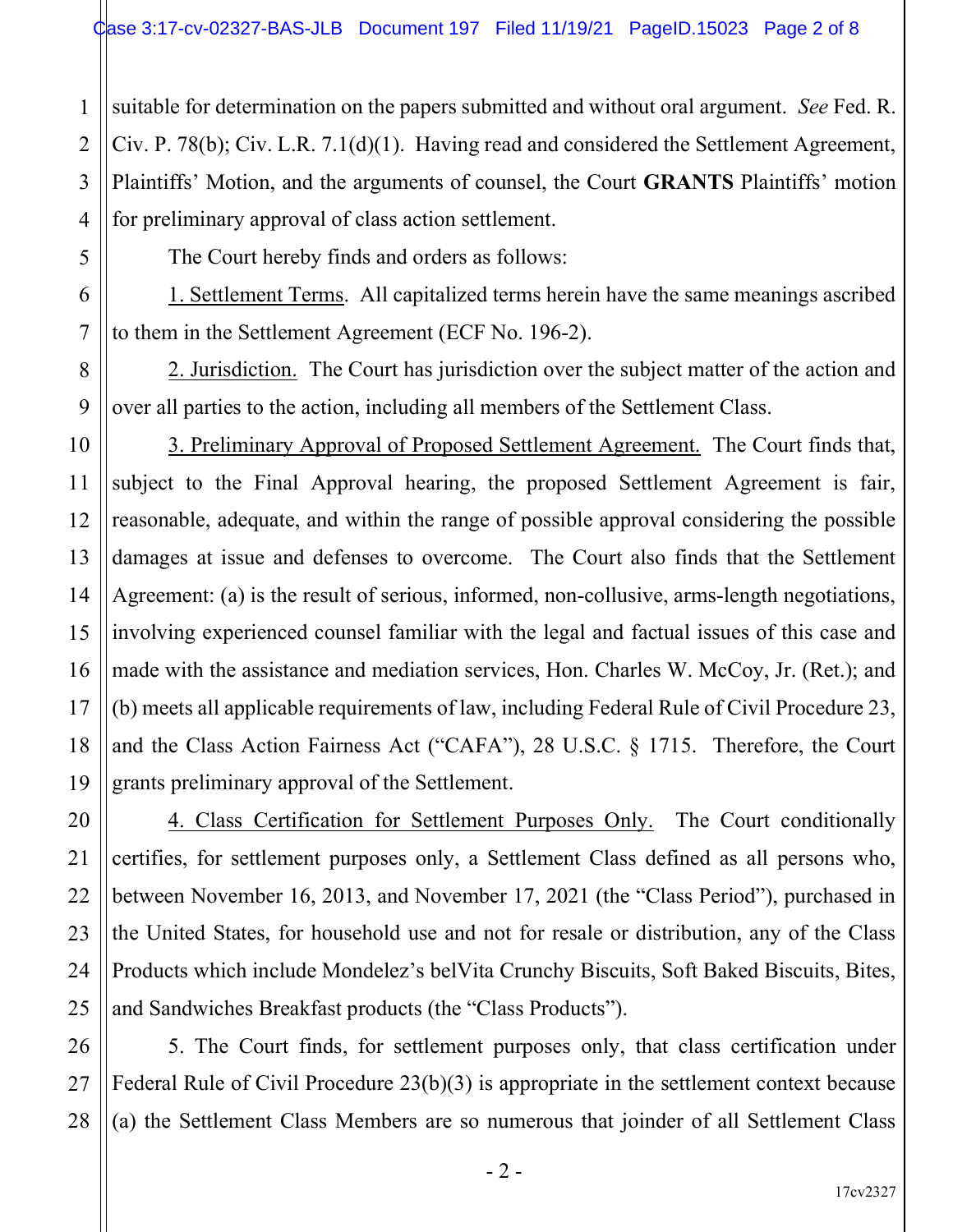1 2 3 4 5 6 7 8 Members is impracticable; (b) there are questions of law and fact common to the Settlement Class which predominate over any individual questions; (c) the claims of the Plaintiffs and proposed Class Representatives are typical of the claims of the Settlement Class; (d) the Plaintiffs and proposed Class Representatives and their counsel will fairly and adequately represent and protect the interests of the Settlement Class Members; (e) questions of law or fact common to the Settlement Class Members predominate over any questions affecting only individual Settlement Class Members; and (f) a class action is superior to other available methods for the fair and efficient adjudication of the controversy.

6. Class Representatives. The Court appoints Plaintiffs Patrick McMorrow, Marco Ohlin, and Melody DiGregorio as Class Representatives.

7. Class Counsel. The Court appoints Fitzgerald Joseph LLP as Class Counsel.

8. Settlement Class Administrator. The Court hereby approves Postlethwaite & Netterville ("P&N") to act as Class Administrator. P&N shall be required to perform all the duties of the Class Administrator as set forth in the Agreement and this Order.

9. Qualified Settlement Fund. P&N is authorized to establish the Settlement Fund under 26 C.F.R.  $\S$ § 1.468B-1(c) and (e)(1), to act as the "administrator" of the Settlement Fund pursuant to 26 C.F.R.  $\S$  1.468B-2(k)(3), and to undertake all duties as administrator in accordance with the Treasury Regulations promulgated under  $\S$  1.468B of the Internal Revenue Code of 1986. All costs incurred by the Class Administrator operating as administrator of the Settlement Fund shall be construed as costs of Claims Administration and shall be borne solely by the Settlement Fund. Interest on the Settlement Fund shall inure to the benefit of the Class.

24 26 10. Class Notice. The Court approves the form and content of the Class Notice in the long form attached to the Settlement Agreement as Exhibit  $1$ ,<sup>1</sup> the short form attached to the Settlement Agreement as Exhibit  $2<sup>2</sup>$  and the other forms of notice submitted with Plaintiffs' Motion for Preliminary Approval. The Court finds that dissemination of the

 $<sup>1</sup>$  (ECF No. 196-2 at 21–31)</sup>

9

10

11

12

13

14

15

16

17

18

19

20

21

22

23

25

27

28

2 (ECF No. 196-2 at 32–33)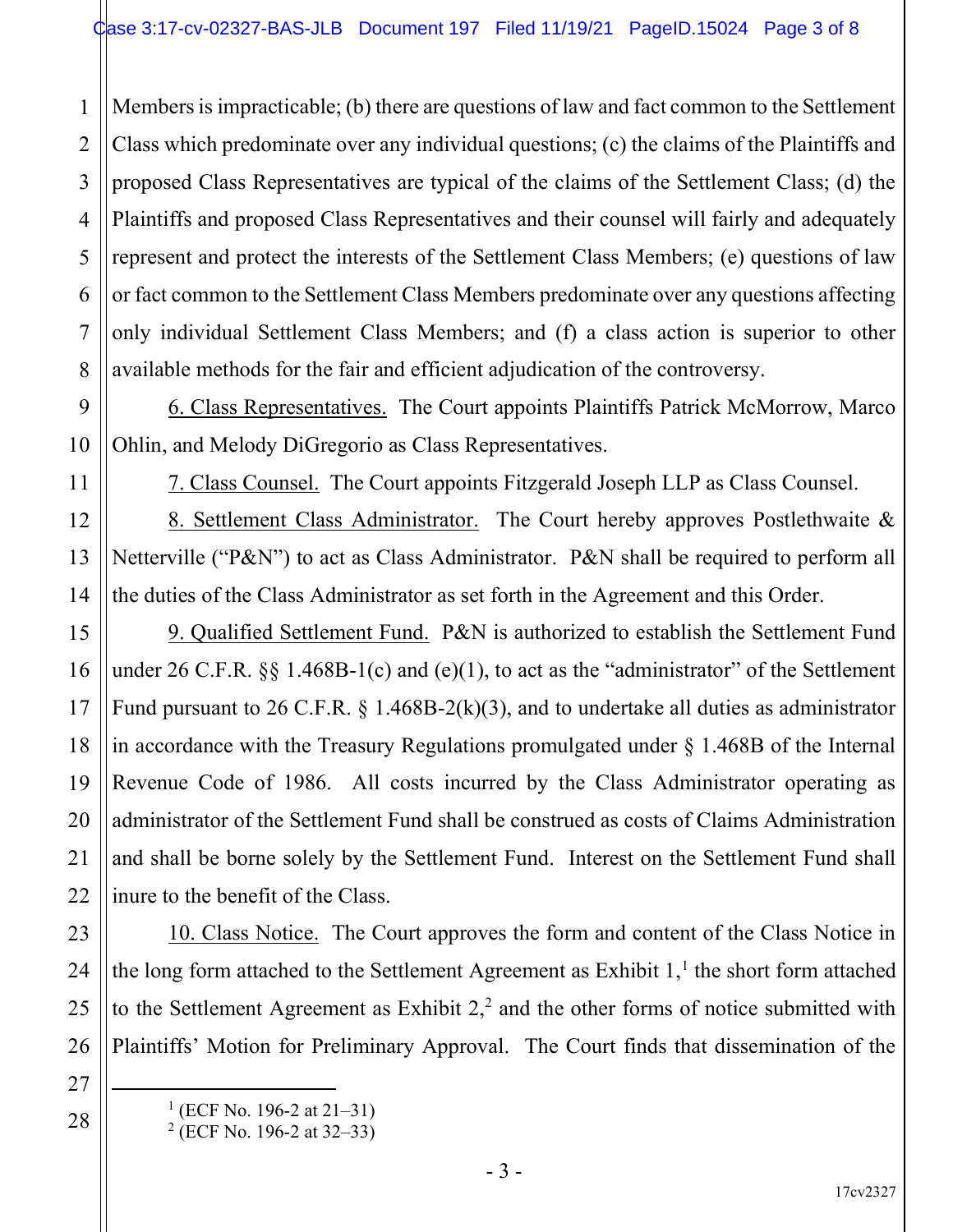4 Class Notice as proposed in the Settlement Agreement and in P&N's Notice Plan as set forth in the Declaration of Brandon Schwartz<sup>3</sup> meets the requirements of Federal Rule of Civil Procedure  $23(c)(2)$ , and due process, and further constitutes the best notice practicable under the circumstances. Accordingly, the Court hereby approves the Notice Plan.

11. Objection and Exclusion Deadline. Settlement Class Members who wish either to object to the Settlement or to exclude themselves from the Settlement must do so by the Objection Deadline and Exclusion Deadline of January 19, 2022. Settlement Class Members may not both object to and exclude themselves from the Settlement. If a Settlement Class Member submits both a Request for Exclusion and an Objection, the Request for Exclusion will be controlling.

12. Exclusion from the Settlement Class. To submit a Request for Exclusion, Settlement Class Members must follow the directions in the Notice and submit online at the Settlement Website by the Exclusion Deadline, or send a compliant request to the Class Administrator at the address designated in the Class Notice, postmarked by the Exclusion Deadline. No Request for Exclusion may be made on behalf of a group of Settlement Class Members.

13. All Settlement Class Members who submit a timely, valid Request for Exclusion will be excluded from the Settlement and will not be bound by the terms of the Settlement Agreement and any determinations and judgments concerning it. All Settlement Class Members who do not submit a valid Request for Exclusion by January 19, 2022, in accordance with the terms set forth in the Agreement, will be bound by all determinations and judgments concerning the Agreement.

14. Objections to the Settlement. To object to the Settlement, Settlement Class Members should follow the directions in the Notice and file with the Court or mail to the Class Administrator a written Objection by the Objection Deadline. In the written

1

2

3

5

6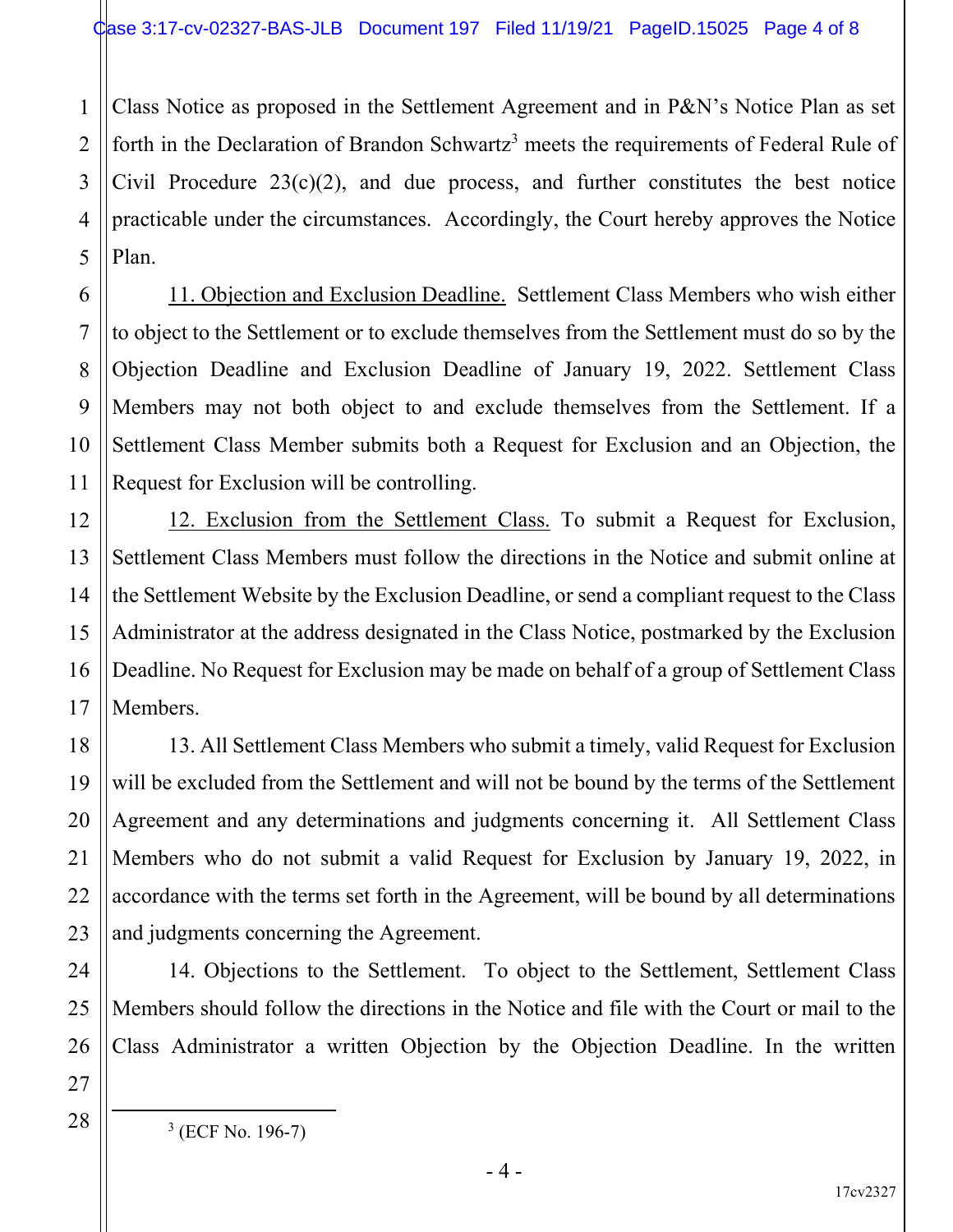1 2 3 4 5 Objection, the Settlement Class Member should include (i) a caption or title that clearly identifies the Action and that the document is an objection, (ii) the Settlement Class Member's name, current address, and telephone number, or—if objecting through counsel—his or her lawyer's name, address, and telephone number, (iii) the Class Product(s) the Settlement Class Member bought during the Class Period, (iv) a clear and concise statement of the Class Member's objection, as well as any facts and law supporting the objection, (v) the objector's signature, and (vi) the signature of the objector's counsel, if any. Upon the Court's Order at the parties' request, the Parties will have the right to obtain document discovery from and take depositions of any objecting Settlement Class Member on topics relevant to the Objection.

15. If a Settlement Class Member does not submit a written Objection to the Settlement or to Class Counsel's application for attorneys' fees and costs or the Service Awards in accordance with the deadline and procedure set forth in the Notice and this Order, but the Settlement Class Member wishes to be appear and be heard at the Final Approval Hearing, the Settlement Class Member may do so provided the Objector satisfies the requirements of Federal Rule of Civil Procedure 23(e)(5)(A) at the Final Approval Hearing.

16. Objecting Settlement Class Members may appear at the Final Approval Hearing and be heard. Such Class Members are requested, but not required, in advance of the Final Approval Hearing, to file with the Court or mail to the Class Administrator a Notice of Intent to Appear.

17. All Members of the Settlement Class, except those who submit timely Requests for Exclusion, will be bound by all determinations and judgments regarding the Settlement, whether favorable or unfavorable to the Settlement Class.

18. Submission of Claims. To receive a Cash Award, Settlement Class Members must follow the directions in the Notice and file a claim with the Class Administrator by the Claims Deadline of January 19, 2022. Settlement Class Members who do not submit a claim will not receive a Cash Award, but will be bound by the Settlement.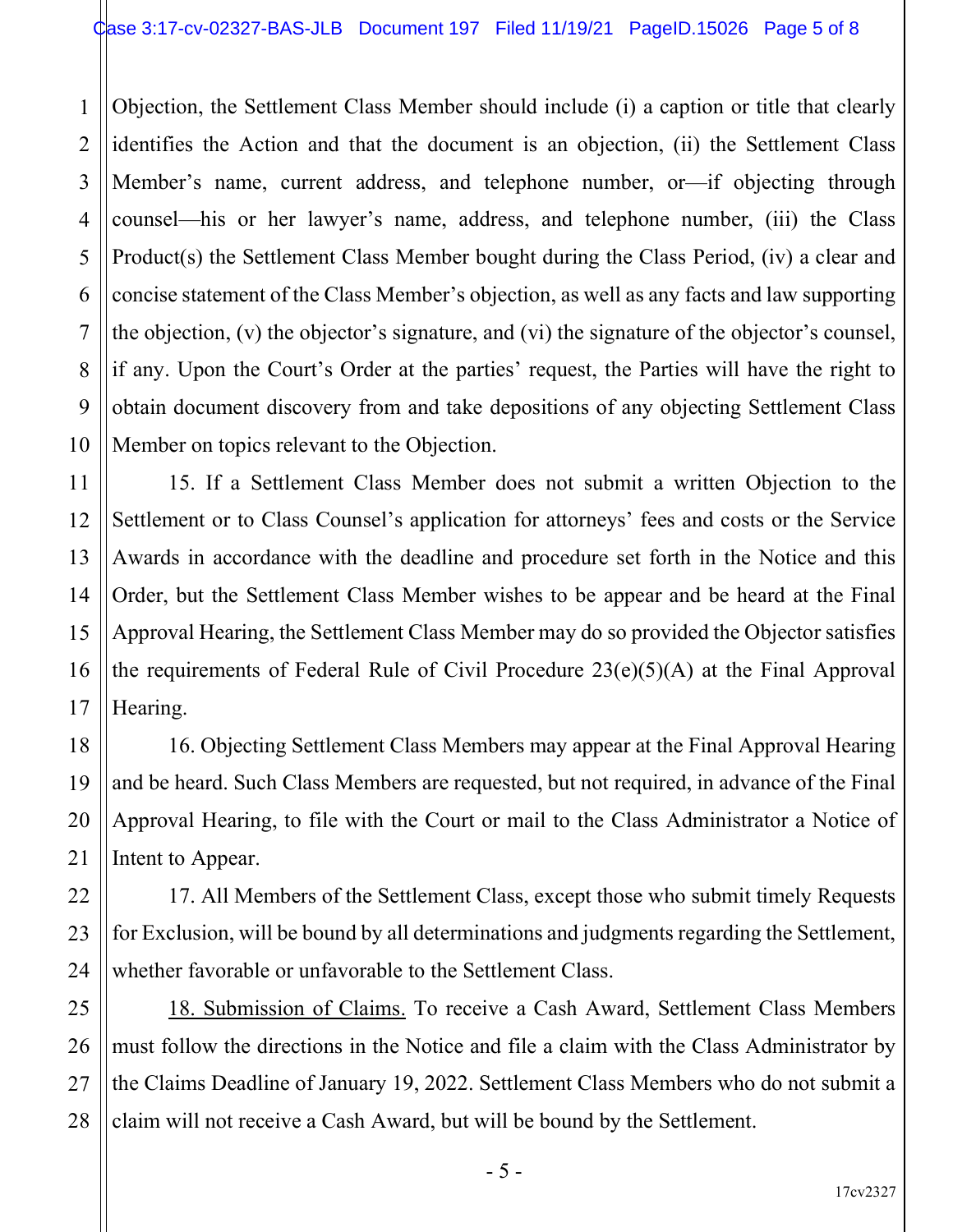19. Schedule of Future Events. The Court adopts the following schedule (with Day "0" being the date of this Order):

| $\overline{3}$<br>4            | Event                                                                                      | Day      | <b>Approximate Weeks After</b><br><b>Preliminary Approval</b> |  |
|--------------------------------|--------------------------------------------------------------------------------------------|----------|---------------------------------------------------------------|--|
| 5                              | Date of Preliminary Approval Order                                                         | $\theta$ |                                                               |  |
| 6<br>7                         | Deadline to commence 63-day notice period                                                  | 21       | 3 weeks                                                       |  |
| 8<br>9                         | Deadline for Plaintiffs to file Motion for<br>Attorney's Fees, Costs, and Incentive Awards | 49       | 7 weeks                                                       |  |
| $\mathbf{0}$                   | Notice Completion date, and deadline to make<br>a claim, opt out, and object               | 63       | 9 weeks                                                       |  |
| $\mathbf{1}$<br>$\overline{2}$ | Deadline for Plaintiffs to file Motion for Final<br>Approval                               |          | 12 weeks                                                      |  |
| 3<br>4                         | Final Approval Hearing                                                                     | 103      | 14 weeks                                                      |  |

1

2

 20. Final Approval Hearing. A Final Approval Hearing is scheduled for February 28, 2022, at 3:00 p.m., in Courtroom 4B, for the Court to determine whether the proposed settlement of the Action on the terms and conditions provided for in the Settlement Agreement is fair, reasonable, and adequate to the Settlement Class and should be finally approved by the Court; whether a Judgment should be entered; and to determine any amount of fees, costs, and expenses that should be awarded to Class Counsel and the amount of any service awards to Plaintiffs. The Court reserves the right to adjourn the date of the Final Approval Hearing without further notice to the members of the Settlement Class, and retains jurisdiction to consider all further applications arising out of or connected with the proposed Settlement. The Court may approve the Settlement, with such modifications as may be agreed to by the settling Parties, if appropriate, without further notice to the Settlement Class.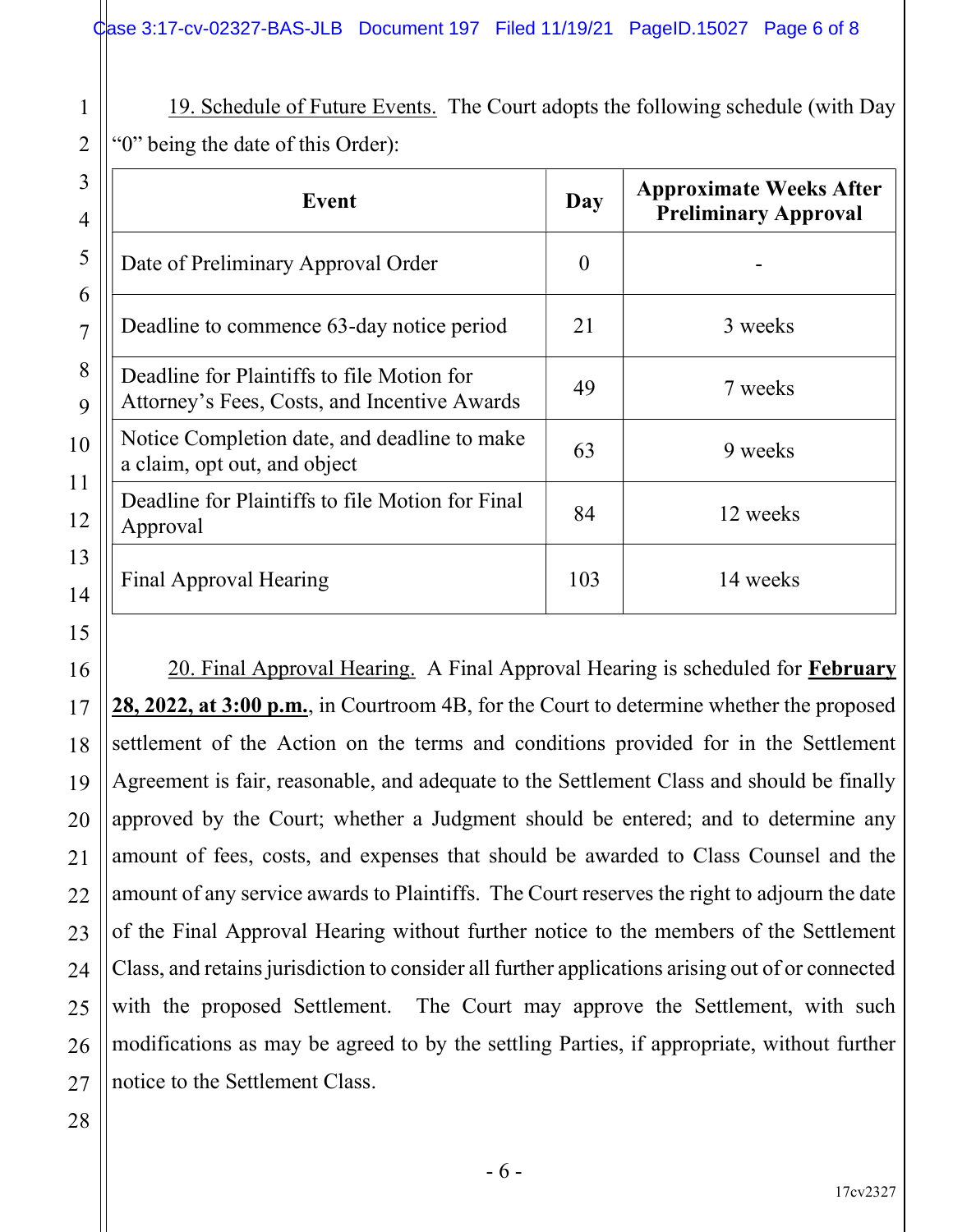1

2

3

4

5

6

7

8

9

10

11

12

13

14

15

16

17

18

19

20

21

22

23

24

 21. Stay of Proceedings. All proceedings in this action are stayed until further order of this Court, except as may be necessary to implement the Settlement or comply with the terms of the Settlement Agreement.

 22. Pending the final determination of whether the Settlement should be approved, the Settlement Class Representatives and all Settlement Class Members are hereby stayed and enjoined from commencing, pursuing, maintaining, enforcing, or prosecuting, either directly or indirectly, any Released Claims in any judicial, administrative, arbitral, or other forum, against any of the Released Parties. Such injunction will remain in force until Final Approval or until such time as the Parties notify the Court that the Settlement has been terminated. Nothing herein will prevent any Settlement Class Member, or any person actually or purportedly acting on behalf of any Settlement Class Member(s), from taking any actions to stay or dismiss any Released Claim(s). This injunction is necessary to protect and effectuate the Agreement, this Preliminary Approval Order, and the Court's flexibility and authority to effectuate the Agreement and to enter Judgment when appropriate, and is ordered in aid of this Court's jurisdiction and to protect its judgments. This injunction does not apply to any person who files a Request for Exclusion.

 23. If the Settlement is not approved or consummated for any reason whatsoever, the Settlement and all proceedings in connection with the Settlement will be without prejudice to the right of Defendant or the Class Representatives to assert any right or position that could have been asserted if the Agreement had never been reached or proposed to the Court, except insofar as the Agreement expressly provides to the contrary. In such an event, the certification of the Settlement Class will be deemed vacated. The certification of the Settlement Class for settlement purposes will not be considered as a factor in connection with any subsequent class certification issues.

25 26 27 28 24. No Admission of Liability. By entering this Order, the Court does not make any determination as to the merits of this case. Preliminary approval of the Settlement Agreement is not a finding or admission of liability by Defendant. Furthermore, the Agreement and any and all negotiations, documents, and discussions associated with it will